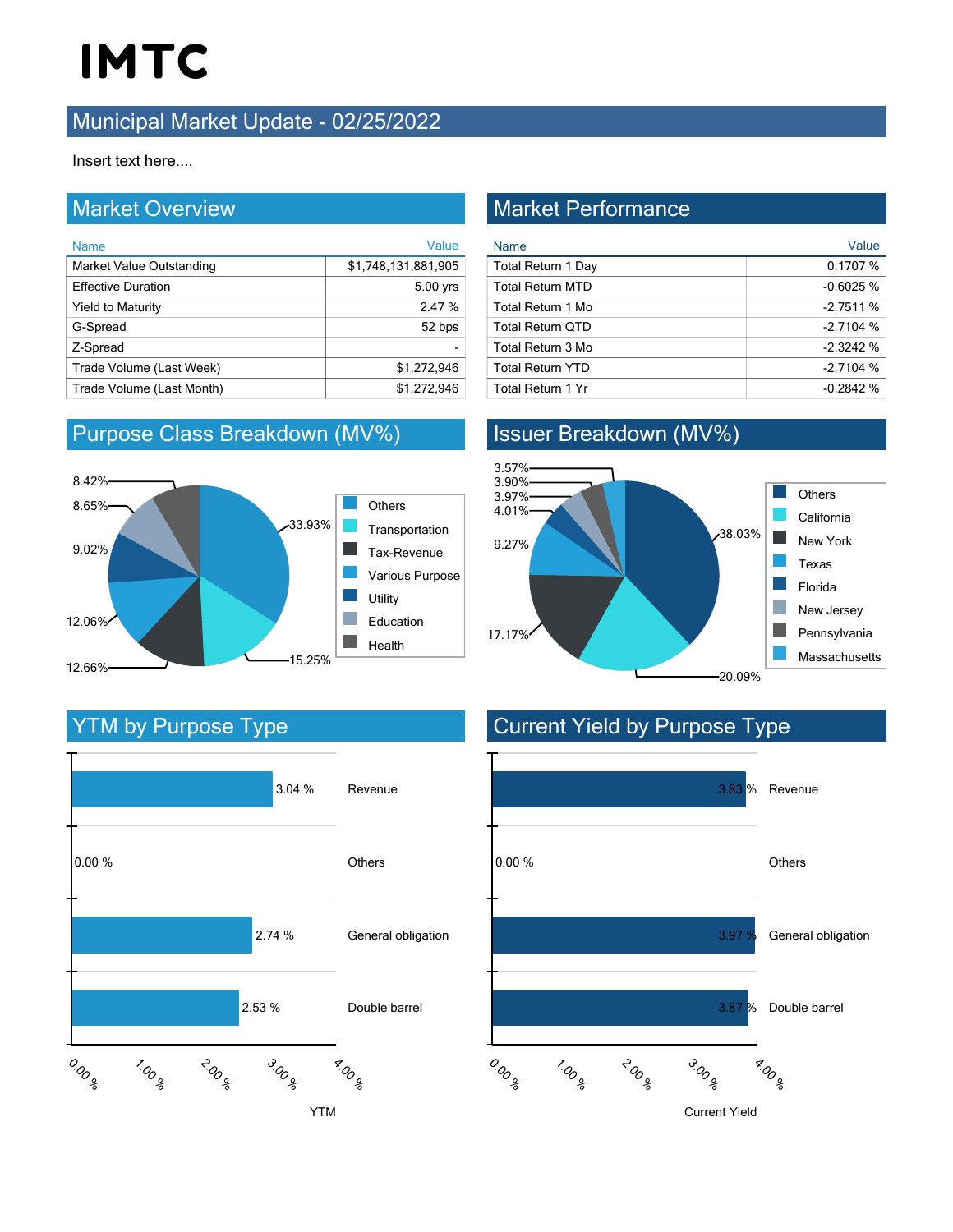### Rating Breakdown (MV%)



## Current Yield by Rating



Current Yield

## Duration Breakdown (MV%)





### Current Yield by Maturity Bucket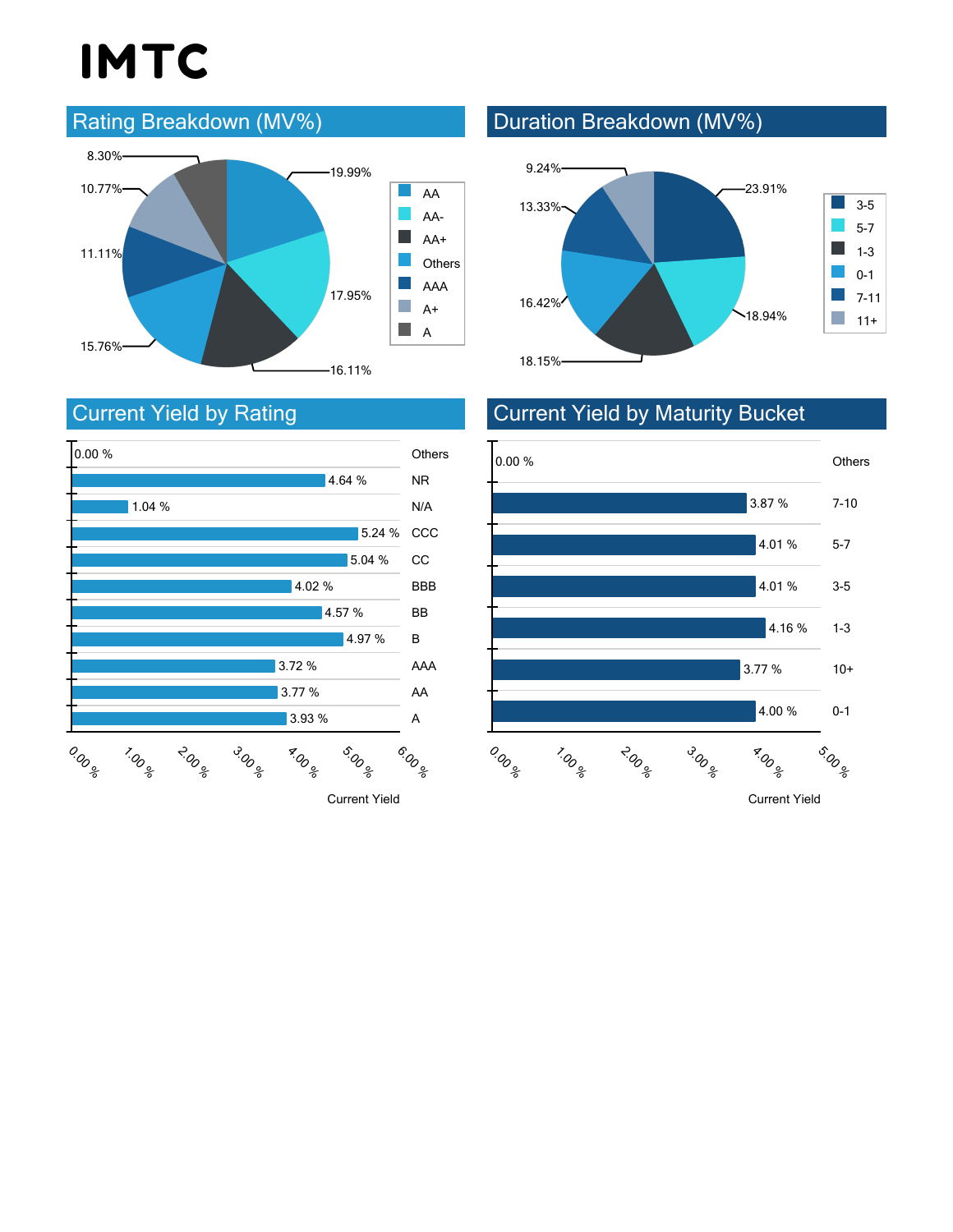## **Security Pricing Details**

| <b>CUSIP</b> | <b>Issuer Name</b>                                                   | Coupon<br>Rate | <b>Maturity Date</b> | Price     | <b>Trade Price</b> | <b>Trade Price</b><br><b>Date</b> | Rating  | <b>YTM</b> | Duration    | <b>Purpose Class</b>               |
|--------------|----------------------------------------------------------------------|----------------|----------------------|-----------|--------------------|-----------------------------------|---------|------------|-------------|------------------------------------|
| 00037CTE0    | Abag Finance Authority for Nonprofit<br>Corporations                 | 3.500 %        | 07/01/2030           | \$100.970 | \$100.724          | 02/24/2022                        | NR/A1   | 0.582%     | 0.332 yrs   | Economic<br>Development<br>Revenue |
| 00037CTL4    | Abag Finance Authority for Nonprofit<br>Corporations                 | 5.000 %        | 07/01/2047           | \$101.459 | \$101.352          | 02/24/2022                        | NR/NR   | 0.611%     | 0.332 vrs   | Health                             |
| 00037CVL1    | Abag Finance Authority for Nonprofit<br>Corporations                 | 5.000 %        | 08/01/2033           | \$105.349 | \$105.268          | 02/24/2022                        | AA/Aa3  | 4.399 %    | 1.373 yrs   | Health                             |
| 000416U21    | ABC Unified School District, California                              | 5.000 %        | 08/01/2027           | \$118.903 | \$117.517          | 02/24/2022                        | AA-/Aa2 | 1.367 %    | 4.822 yrs   | <b>School District</b>             |
| 00344NQV9    | Abilene Texas                                                        | 5.000 %        | 02/15/2027           | \$113.836 | \$112.490          | 02/24/2022                        | AA+/NR  | 2.049 %    | 3.630 yrs   |                                    |
| 00344NRA4    | Abilene Texas                                                        | 5.000 %        | 02/15/2032           | \$112.969 | \$112.190          | 02/24/2022                        | AA+/NR  | 3.450 %    | 3.624 yrs   |                                    |
| 00344NTP9    | Abilene Texas                                                        | 5.000 %        | 02/15/2037           | \$118.348 | \$118.615          | 02/24/2022                        | AA+/NR  | 3.422 %    | 5.239 yrs   |                                    |
| 00344NWK6    | Abilene Texas                                                        | 5.000 %        | 02/15/2026           | \$113.753 | \$113.615          | 02/24/2022                        | AA+/NR  | 1.413 %    | 3.629 yrs   |                                    |
| 003518JY4    | Abington Massachusetts                                               | 5.000 %        | 11/15/2022           | \$103.024 | \$102.774          | 02/24/2022                        | AA/NR   | 0.695 %    | $0.691$ yrs | <b>School District</b>             |
| 003518MV6    | <b>Abington Massachusetts</b>                                        | 3.250 %        | 03/01/2036           | \$107.113 | \$102.760          | 02/24/2022                        | AA/NR   | 2.639 %    | 4.629 yrs   | <b>School District</b>             |
| 003554R79    | Abington School District                                             | 4.000 %        | 10/01/2037           | \$110.673 | \$110.221          | 02/24/2022                        | AA/NR   | 3.129 %    | 4.967 yrs   | <b>School District</b>             |
| 003554T85    | Abington School District                                             | 5.000 %        | 09/15/2023           | \$106.033 | \$105.500          | 02/24/2022                        | AA/NR   | 1.038 %    | 1.462 yrs   | <b>School District</b>             |
| 003554U59    | Abington School District                                             | 5.000 %        | 03/15/2024           | \$107.747 | \$106.768          | 02/24/2022                        | AA/NR   | 1.145 %    | 1.915 yrs   | <b>School District</b>             |
| 004284ZD0    | Acalanes California Union High School<br><b>District</b>             | 0.000%         | 08/01/2035           | \$113.619 | \$114.969          | 02/24/2022                        | AA/Aa1  | $-0.949%$  | 7.481 yrs   | <b>School District</b>             |
| 005078KC3    | <b>Acton Municipal Utility District</b>                              | 5.000 %        | 05/01/2026           | \$113.023 | \$112.545          | 02/24/2022                        | AA-/NR  | 1.745 %    | 3.751 yrs   |                                    |
| 005158UR9    | Ada & Canyon Counties Idaho Joint School<br>District No 2            | 5.000 %        | 08/15/2023           | \$102.017 | \$101.719          | 02/24/2022                        | AA+/Aa1 | 0.561%     | $0.454$ yrs | <b>School District</b>             |
| 005176JX1    | Kuna Joint School District No. 3                                     | 4.000 %        | 09/15/2023           | \$104.634 | \$103.610          | 02/24/2022                        | NR/Aa1  | 0.959 %    | 1.476 yrs   | <b>School District</b>             |
| 0054822P8    | Adams & Arapahoe Counties Colorado Joint<br>School District No 28J A | 5.000 %        | 12/01/2025           | \$103.153 | \$102.670          | 02/24/2022                        | NR/Aa2  | 4.083 %    | $0.735$ yrs | <b>School District</b>             |
| 0054822W3    | Adams & Arapahoe Counties Colorado Joint<br>School District No 28J A | 5.000 %        | 12/01/2024           | \$110.397 | \$109.340          | 02/24/2022                        | NR/Aa2  | 1.148 %    | 2.569 yrs   | <b>School District</b>             |
| 0054823B8    | Adams & Arapahoe Counties Colorado Joint<br>School District No 28J A | 5.000 %        | 12/01/2031           | \$115.844 | \$115.664          | 02/24/2022                        | NR/Aa2  | 3.104 %    | 4.249 yrs   | <b>School District</b>             |
| 005518UW3    | Adams & Weld Counties Colorado School<br>District No 027J Brighto    | 5.000 %        | 12/01/2025           | \$110.053 | \$110.035          | 02/24/2022                        | AA/Aa2  | 2.192 %    | 2.567 vrs   | <b>School District</b>             |
| 005518WN1    | Adams & Weld Counties Colorado School<br>District No 027J Brighto    | 5.000 %        | 12/01/2029           | \$119.792 | \$118.040          | 02/24/2022                        | AA/Aa2  | 2.207 %    | 5.051 yrs   | <b>School District</b>             |
| 005518WY7    | Adams & Weld Counties Colorado School<br>District No 027J Brighto    | 5.000 %        | 12/01/2042           | \$117.017 | \$116.343          | 02/24/2022                        | AA/Aa2  | 3.806 %    | 5.030 yrs   | <b>School District</b>             |
| 006115JG5    | Adams County Pennsylvania                                            | 2.000 %        | 11/15/2026           | \$102.314 | \$99.590           | 02/24/2022                        | NR/Aa2  | 1.489 %    | 3.548 yrs   | Various<br>Purpose                 |
| 006248EV6    | <b>Adams Massachusetts</b>                                           | 2.125 %        | 05/15/2036           | \$96.918  | \$96.038           | 02/24/2022                        | AA-/NR  | 2.382 %    | 12.078 yrs  | Various<br>Purpose                 |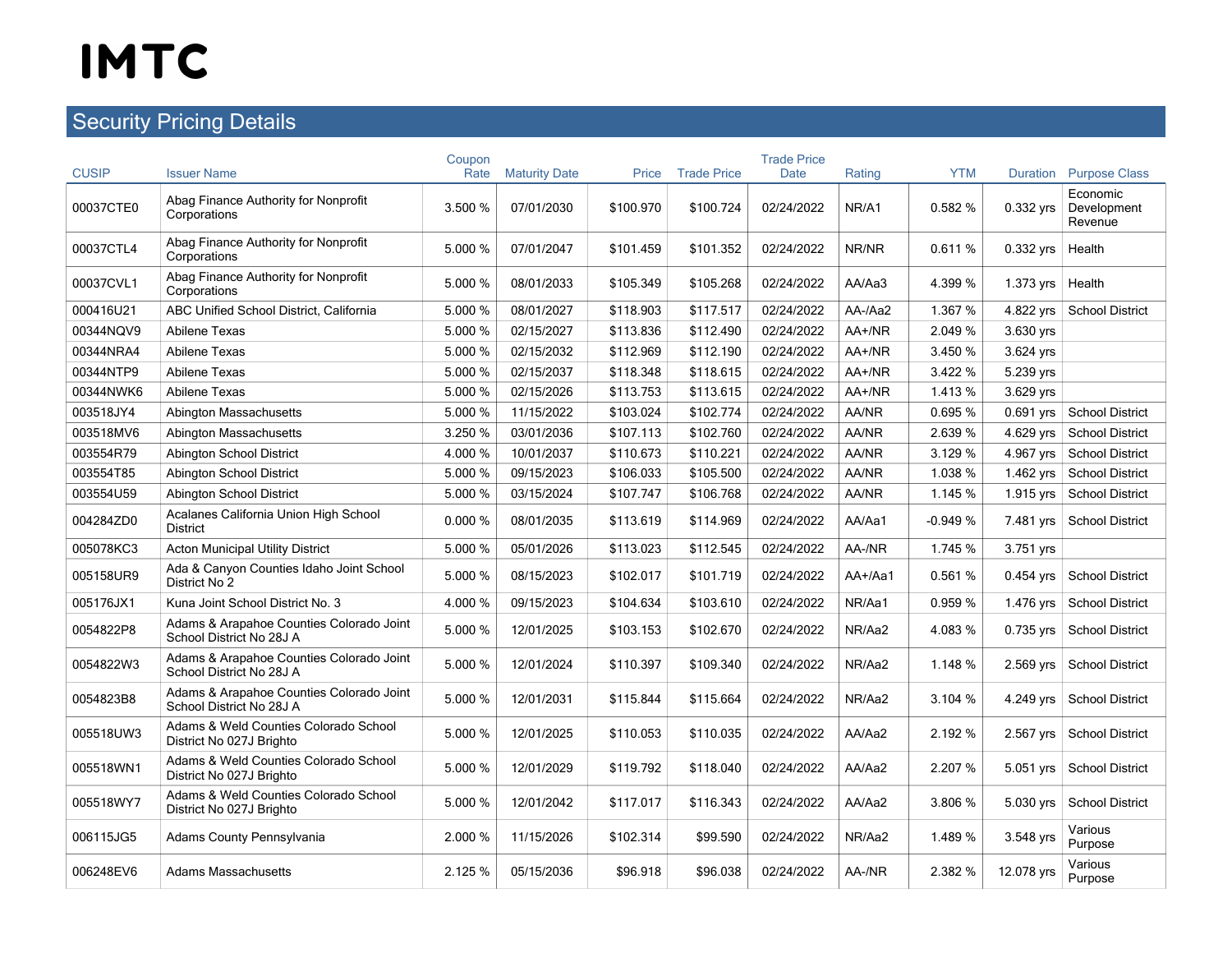|              |                                                                   | Coupon  |                      |           |                    | <b>Trade Price</b> |         |            |             |                        |
|--------------|-------------------------------------------------------------------|---------|----------------------|-----------|--------------------|--------------------|---------|------------|-------------|------------------------|
| <b>CUSIP</b> | <b>Issuer Name</b>                                                | Rate    | <b>Maturity Date</b> | Price     | <b>Trade Price</b> | Date               | Rating  | <b>YTM</b> | Duration    | <b>Purpose Class</b>   |
| 006449FF4    | Adams 12 Five STAR Schools Colorado                               | 5.000 % | 12/15/2025           | \$110.210 | \$109.838          | 02/24/2022         | AA/Aa2  | 2.177 %    | 2.606 yrs   | <b>School District</b> |
| 006449GZ9    | Adams 12 Five STAR Schools Colorado                               | 5.000 % | 12/15/2034           | \$115.407 | \$114.146          | 02/24/2022         | AA/Aa2  | 3.495 %    | 4.283 yrs   | <b>School District</b> |
| 006449HB1    | Adams 12 Five STAR Schools Colorado                               | 5.000 % | 12/15/2036           | \$115.258 | \$115.279          | 02/24/2022         | AA/Aa2  | 3.655 %    | 4.282 yrs   | <b>School District</b> |
| 006644E46    | Addison, Texas                                                    | 3.000 % | 02/15/2023           | \$102.036 | \$101.907          | 02/24/2022         | AAA/Aaa | 0.856 %    | 0.944 yrs   | Various<br>Purpose     |
| 006644F37    | Addison, Texas                                                    | 3.375 % | 02/15/2030           | \$103.396 | \$103.250          | 02/24/2022         | AAA/Aaa | 2.894 %    | 1.892 yrs   | Various<br>Purpose     |
| 00679NBC2    | Adelanto Elementary School District,<br>California                | 5.000 % | 09/01/2031           | \$122.538 | \$120.432          | 02/24/2022         | AA/NR   | 2.340 %    | 6.421 yrs   | Tax-Revenue            |
| 007110AD1    | Administrators of the Tulane Educational<br>Fund                  | 5.250 % | 02/15/2048           | \$101.947 | \$102.892          | 02/24/2022         | $A+/A2$ | 5.114 %    | $0.928$ yrs | Education              |
| 008428UN2    | Agawam Massachusetts                                              | 5.000 % | 04/15/2029           | \$122.540 | \$121.420          | 02/24/2022         | AA+/NR  | 1.634 %    | 6.056 yrs   | Various<br>Purpose     |
| 00849TBF7    | Agoura Hills Improvement Authority                                | 5.000 % | 06/01/2026           | \$115.294 | \$114.429          | 02/24/2022         | AA+/NR  | 1.290 %    | 3.846 yrs   | <b>Building</b>        |
| 008770RJ0    | Aiken County Consolidated School District,<br>South Carolina      | 5.000 % | 04/01/2032           | \$122.132 | \$120.330          | 02/24/2022         | AA/Aa1  | 2.503 %    | 6.015 yrs   | <b>School District</b> |
| 009730NB4    | Akron Bath Copley Ohio State Township<br><b>Hospital District</b> | 4.000 % | 11/15/2043           | \$103.046 | \$101.551          | 02/24/2022         | NR/A1   | 3.793 %    | 1.169 yrs   | Health                 |
| 010056HJ1    | <b>Akron Ohio</b>                                                 | 5.000 % | 12/01/2026           | \$112.840 | \$111.260          | 02/24/2022         | AA-/NR  | 2.142 %    | 3.424 yrs   | Tax-Revenue            |
| 010056JB6    | <b>Akron Ohio</b>                                                 | 5.000 % | 12/01/2030           | \$115.398 | \$114.638          | 02/24/2022         | AA-/NR  | 2.987 %    | 4.245 yrs   | Tax-Revenue            |
| 010079AL5    | Akron Ohio                                                        | 4.000 % | 12/01/2026           | \$109.203 | \$108.223          | 02/24/2022         | AA-/NR  | 1.961 %    | 3.475 yrs   | Tax-Revenue            |
| 01025PCQ4    | Alabama Community College System Board<br>of Trustees             | 4.000 % | 10/01/2030           | \$112.085 | \$109.940          | 02/24/2022         | AA/A1   | 2.431 %    | 5.757 yrs   | Education              |
| 010267AV4    | Alabama State Federal Aid Highway Finance<br>Authority            | 5.000 % | 09/01/2024           | \$102.192 | \$102.082          | 02/24/2022         | NR/WR   | 0.604%     | $0.498$ yrs | Transportation         |
| 010268AM2    | Alabama State Federal Aid Highway Finance<br>Authority            | 5.000 % | 09/01/2027           | \$109.403 | \$108.921          | 02/24/2022         | AAA/WR  | 1.172 %    | 2.373 yrs   | Transportation         |
| 010268AT7    | Alabama State Federal Aid Highway Finance<br>Authority            | 4.000 % | 09/01/2033           | \$106.945 | \$106.036          | 02/24/2022         | AAA/WR  | 1.173 %    | 2.394 yrs   | Transportation         |
| 010268BA7    | Alabama State Federal Aid Highway Finance<br>Authority            | 5.000 % | 09/01/2036           | \$115.960 | \$115.013          | 02/24/2022         | AAA/WR  | 1.334 %    | 4.093 yrs   | Tax-Revenue            |
| 010268BN9    | Alabama State Federal Aid Highway Finance<br>Authority            | 5.000 % | 09/01/2028           | \$118.969 | \$117.810          | 02/24/2022         | AAA/WR  | 1.404 %    | 4.904 yrs   | Tax-Revenue            |
| 010268BQ2    | Alabama State Federal Aid Highway Finance<br>Authority            | 5.000 % | 09/01/2030           | \$118.969 | \$118.070          | 02/24/2022         | AAA/WR  | 1.404 %    | 4.904 yrs   | Tax-Revenue            |
| 010268BR0    | Alabama State Federal Aid Highway Finance<br>Authority            | 5.000 % | 09/01/2031           | \$118.969 | \$118.014          | 02/24/2022         | AAA/WR  | 1.404 %    | 4.904 yrs   | Tax-Revenue            |
| 010268BX7    | Alabama State Federal Aid Highway Finance<br>Authority            | 5.000 % | 06/01/2037           | \$118.969 | \$117.260          | 02/24/2022         | AAA/WR  | 1.404 %    | 4.904 yrs   | Tax-Revenue            |
| 010268BY5    | Alabama State Federal Aid Highway Finance<br>Authority            | 4.000 % | 06/01/2037           | \$113.691 | \$112.520          | 02/24/2022         | AAA/WR  | 1.405 %    | 4.994 yrs   | Tax-Revenue            |
| 010268CC2    | Alabama State Federal Aid Highway Finance<br>Authority            | 5.000 % | 09/01/2026           | \$115.960 | \$114.448          | 02/24/2022         | AAA/WR  | 1.334 %    | 4.093 yrs   | Tax-Revenue            |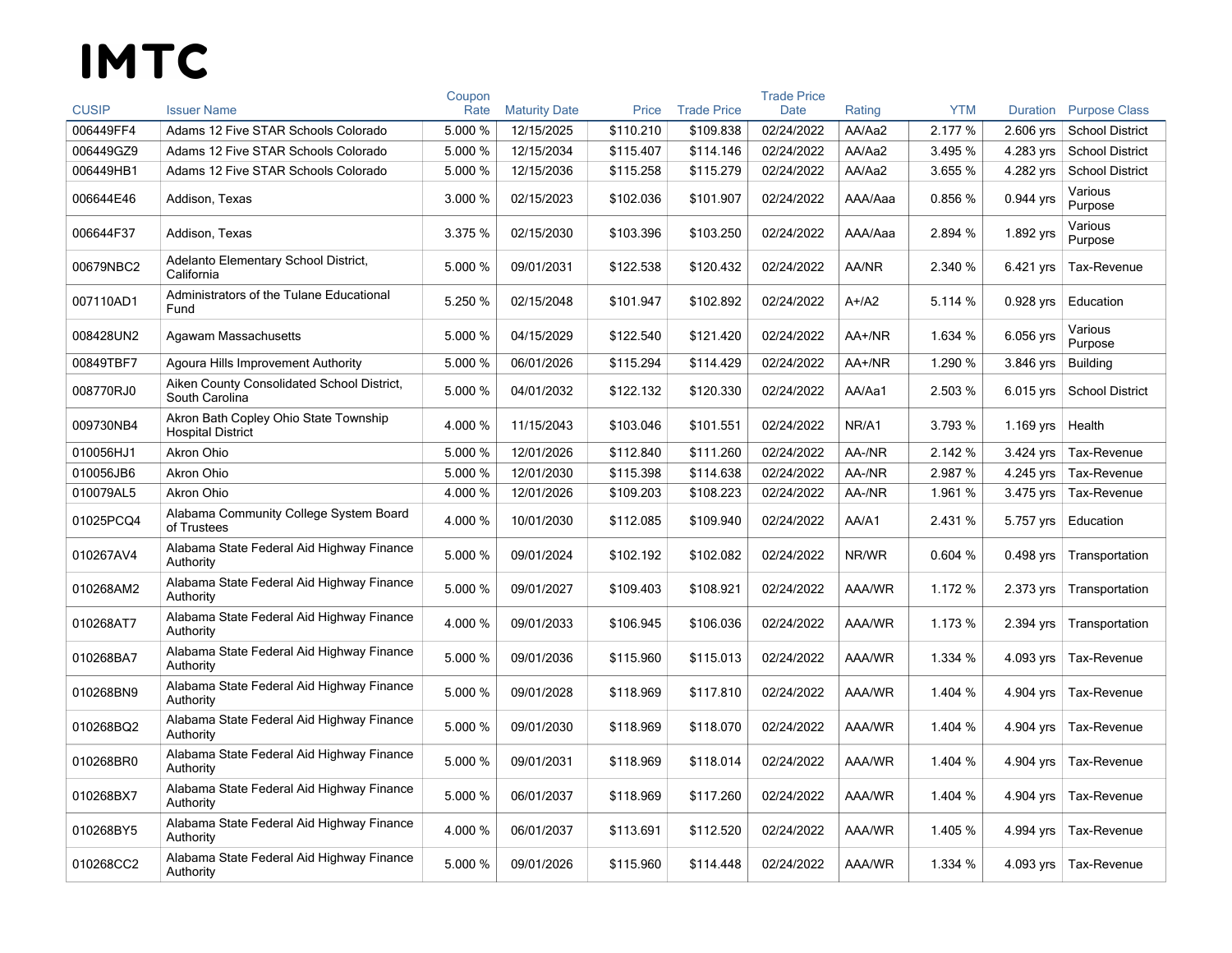| <b>CUSIP</b> | <b>Issuer Name</b>                                 | Coupon<br>Rate | <b>Maturity Date</b> | Price     | <b>Trade Price</b> | <b>Trade Price</b><br><b>Date</b> | Rating       | <b>YTM</b> | Duration    | <b>Purpose Class</b>                 |
|--------------|----------------------------------------------------|----------------|----------------------|-----------|--------------------|-----------------------------------|--------------|------------|-------------|--------------------------------------|
| 01026CAA9    | Alabama Economic Settlement Authority              | 4.000 %        | 09/15/2032           | \$109.782 | \$108.823          | 02/24/2022                        | $A-A2$       | 2.915 %    | 4.109 yrs   | Industrial<br>Development<br>Revenue |
| 010411BC9    | State of Alabama                                   | 3.000 %        | 11/01/2034           | \$103.441 | \$103.347          | 02/24/2022                        | AA/Aa1       | 2.678 %    | 3.682 yrs   | General<br>Purpose                   |
| 010411BL9    | State of Alabama                                   | 5.000 %        | 08/01/2022           | \$101.867 | \$101.725          | 02/24/2022                        | AA/Aa1       | 0.509 %    | 0.416 yrs   | Various<br>Purpose                   |
| 010411BM7    | State of Alabama                                   | 5.000 %        | 08/01/2023           | \$105.758 | \$105.337          | 02/24/2022                        | AA/Aa1       | 0.900 %    | 1.375 yrs   | Various<br>Purpose                   |
| 010411BR6    | State of Alabama                                   | 5.000 %        | 08/01/2027           | \$115.566 | \$114.744          | 02/24/2022                        | AA/Aa1       | 1.957 %    | 4.010 yrs   | Various<br>Purpose                   |
| 010411BT2    | State of Alabama                                   | 5.000 %        | 08/01/2029           | \$115.220 | \$114.224          | 02/24/2022                        | AA/Aa1       | 2.720 %    | 4.007 yrs   | Various<br>Purpose                   |
| 010604CB0    | Alabama State Port Authority                       | 5.000 %        | 10/01/2029           | \$115.760 | \$113.843          | 02/24/2022                        | <b>AA/NR</b> | 2.688 %    | 4.858 yrs   | Transportation                       |
| 010606BN0    | Alabama State Public Health Care Authority         | 5.000 %        | 09/01/2022           | \$102.135 | \$102.172          | 02/24/2022                        | AA-/Aa2      | 0.715 %    | $0.498$ yrs | Health                               |
| 0106087F8    | Alabama State Public School & College<br>Authority | 5.000 %        | 09/01/2023           | \$105.948 | \$105.344          | 02/24/2022                        | AA/Aa1       | 0.995 %    | 1.458 yrs   | Tax-Revenue                          |
| 0106087K7    | Alabama State Public School & College<br>Authority | 3.375 %        | 09/01/2027           | \$102.979 | \$103.165          | 02/24/2022                        | AA/Aa1       | 2.787 %    | 1.466 yrs   | Tax-Revenue                          |
| 010609AS4    | Alabama State Public School & College<br>Authority | 5.000 %        | 01/01/2023           | \$103.515 | \$103.406          | 02/24/2022                        | AA/Aa1       | 0.760%     | 0.818 yrs   | Tax-Revenue                          |
| 010609AT2    | Alabama State Public School & College<br>Authority | 5.000 %        | 01/01/2024           | \$107.068 | \$106.899          | 02/24/2022                        | AA/Aa1       | 1.095 %    | 1.755 yrs   | Tax-Revenue                          |
| 010609AU9    | Alabama State Public School & College<br>Authority | 5.000 %        | 01/01/2025           | \$108.654 | \$107.940          | 02/24/2022                        | AA/Aa1       | 1.850 %    | 2.207 yrs   | Tax-Revenue                          |
| 010609BA2    | Alabama State Public School & College<br>Authority | 5.000 %        | 05/01/2023           | \$104.752 | \$104.234          | 02/24/2022                        | AA/Aa1       | 0.895 %    | 1.126 yrs   | Tax-Revenue                          |
| 010609BV6    | Alabama State Public School & College<br>Authority | 5.000 %        | 06/01/2022           | \$101.129 | \$101.017          | 02/24/2022                        | AA/Aa1       | 0.475 %    | $0.249$ yrs | Tax-Revenue                          |
| 010609EM3    | Alabama State Public School & College<br>Authority | 5.000 %        | 05/01/2027           | \$117.789 | \$116.358          | 02/24/2022                        | AA/Aa1       | 1.417 %    | 4.572 yrs   | Tax-Revenue                          |
| 010609ET8    | Alabama State Public School & College<br>Authority | 4.000 %        | 05/01/2033           | \$113.726 | \$111.825          | 02/24/2022                        | AA/Aa1       | 2.577 %    | 6.233 yrs   | Tax-Revenue                          |
| 010609FA8    | Alabama State Public School & College<br>Authority | 5.000 %        | 11/01/2022           | \$102.850 | \$102.723          | 02/24/2022                        | AA/Aa1       | 0.706 %    | $0.652$ yrs | Tax-Revenue                          |
| 010609FD2    | Alabama State Public School & College<br>Authority | 5.000 %        | 11/01/2025           | \$113.122 | \$112.047          | 02/24/2022                        | AA/Aa1       | 1.322 %    | 3.344 yrs   | Tax-Revenue                          |
| 010609FF7    | Alabama State Public School & College<br>Authority | 5.000 %        | 11/01/2027           | \$119.197 | \$118.762          | 02/24/2022                        | AA/Aa1       | 1.458 %    | 4.966 yrs   | Tax-Revenue                          |
| 010609FG5    | Alabama State Public School & College<br>Authority | 5.000 %        | 11/01/2028           | \$121.891 | \$120.340          | 02/24/2022                        | AA/Aa1       | 1.533 %    | 5.732 yrs   | Tax-Revenue                          |
| 010609FJ9    | Alabama State Public School & College<br>Authority | 5.000 %        | 11/01/2030           | \$126.912 | \$126.122          | 02/24/2022                        | AA/Aa1       | 1.654 %    | 7.187 yrs   | Tax-Revenue                          |
| 010609FK6    | Alabama State Public School & College<br>Authority | 5.000 %        | 11/01/2031           | \$126.557 | \$126.341          | 02/24/2022                        | AA/Aa1       | 1.969 %    | 7.183 yrs   | Tax-Revenue                          |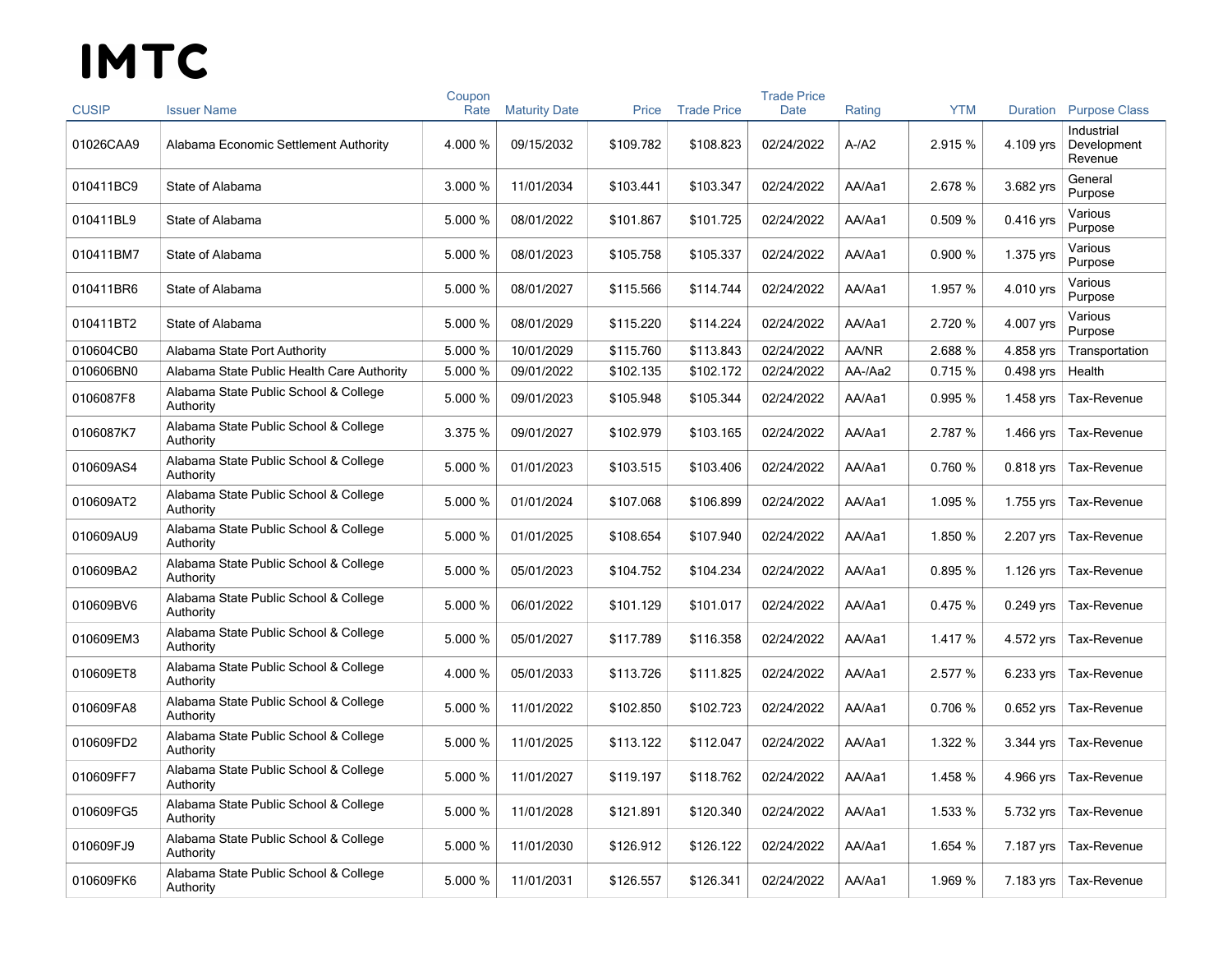|              |                                                                            | Coupon  |                      |           |                    | <b>Trade Price</b> |         |            |             |                            |
|--------------|----------------------------------------------------------------------------|---------|----------------------|-----------|--------------------|--------------------|---------|------------|-------------|----------------------------|
| <b>CUSIP</b> | <b>Issuer Name</b>                                                         | Rate    | <b>Maturity Date</b> | Price     | <b>Trade Price</b> | <b>Date</b>        | Rating  | <b>YTM</b> | Duration    | <b>Purpose Class</b>       |
| 010609FM2    | Alabama State Public School & College<br>Authority                         | 5.000 % | 11/01/2033           | \$125.887 | \$124.064          | 02/24/2022         | AA/Aa1  | 2.437 %    | 7.176 yrs   | Tax-Revenue                |
| 010609FP5    | Alabama State Public School & College<br>Authority                         | 5.000 % | 11/01/2035           | \$125.356 | \$124.927          | 02/24/2022         | AA/Aa1  | 2.760 %    | 7.170 yrs   | Tax-Revenue                |
| 010609FQ3    | Alabama State Public School & College<br>Authority                         | 4.000 % | 11/01/2036           | \$115.937 | \$116.326          | 02/24/2022         | AA/Aa1  | 2.679 %    | 7.359 yrs   | Tax-Revenue                |
| 010609FR1    | Alabama State Public School & College<br>Authority                         | 5.000 % | 11/01/2037           | \$124.720 | \$122.924          | 02/24/2022         | AA/Aa1  | 3.009 %    | 7.163 yrs   | Tax-Revenue                |
| 010609FU4    | Alabama State Public School & College<br>Authority                         | 4.000 % | 11/01/2040           | \$115.261 | \$113.122          | 02/24/2022         | AA/Aa1  | 2.932 %    | 7.352 yrs   | Tax-Revenue                |
| 010632PD3    | Alabama State University                                                   | 4.125 % | 03/01/2042           | \$100.162 | \$100.930          | 02/24/2022         | AA/A2   | 4.113%     | $0.082$ yrs | Education                  |
| 010663BC5    | Alabaster City Board of Education, Alabama                                 | 4.000 % | 09/01/2039           | \$106.817 | \$105.500          | 02/24/2022         | AA/A1   | 1.223 %    | 2.393 yrs   | Warrants                   |
| 010685JT3    | Alachua County Florida Health Facilities<br>Authority                      | 6.000 % | 11/15/2034           | \$91.706  | \$77.000           | 02/24/2022         | NR/NR   | 6.994 %    | 8.425 yrs   | Health                     |
| 010685JZ9    | Alachua County Florida Health Facilities<br>Authority                      | 4.000 % | 12/01/2044           | \$104.694 | \$104.011          | 02/24/2022         | A/A3    | 3.693 %    | 2.582 yrs   | Health                     |
| 010685KC8    | Alachua County Florida Health Facilities<br>Authority                      | 5.000 % | 12/01/2035           | \$108.747 | \$107.850          | 02/24/2022         | A/A3    | 4.158%     | 2.560 yrs   | Health                     |
| 010685KH7    | Alachua County Florida Health Facilities<br>Authority                      | 3.000 % | 12/01/2046           | \$96.693  | \$98.618           | 02/24/2022         | A/A3    | 3.194 %    | 17.097 yrs  | Health                     |
| 010685KJ3    | Alachua County Florida Health Facilities<br>Authority                      | 4.000 % | 12/01/2049           | \$109.667 | \$107.248          | 02/24/2022         | A/A3    | 3.455 %    | 6.648 yrs   | Health                     |
| 010685KW4    | Alachua County Florida Health Facilities<br>Authority                      | 5.000 % | 12/01/2031           | \$122.522 | \$119.877          | 02/24/2022         | A/A3    | 2.396 %    | 6.533 yrs   | Health                     |
| 010734TG6    | <b>Alamance County North Carolina</b>                                      | 5.000 % | 05/01/2029           | \$122.653 | \$121.949          | 02/24/2022         | AA/Aa2  | 1.637 %    | 6.100 yrs   | Various<br>Purpose         |
| 010734TH4    | Alamance County North Carolina                                             | 5.000 % | 05/01/2030           | \$125.089 | \$123.430          | 02/24/2022         | AA/Aa2  | 1.697 %    | 6.826 yrs   | Various<br>Purpose         |
| 010734TL5    | Alamance County North Carolina                                             | 3.000 % | 05/01/2033           | \$107.126 | \$107.300          | 02/24/2022         | AA/Aa2  | 2.274 %    | 7.967 yrs   | Various<br>Purpose         |
| 010775BH6    | Successor Agency to the Alameda<br><b>Community Improvement Commission</b> | 3.250 % | 09/01/2027           | \$104.855 | \$102.076          | 02/24/2022         | AA-/NR  | 2.305 %    | 5.035 yrs   | Tax-Revenue                |
| 010808CT8    | Alameda Public Financing<br>Authority, California                          | 6.517 % | 07/01/2027           | \$111.319 | \$110.000          | 02/24/2022         | AA-/NR  | 4.129 %    | 4.500 yrs   | Utility                    |
| 010824JT8    | Alameda Unified School District                                            | 5.000 % | 08/01/2031           | \$111.992 | \$111.286          | 02/24/2022         | AA/Aa2  | 3.494 %    | 3.165 yrs   | <b>School District</b>     |
| 010824KQ2    | Alameda Unified School District                                            | 4.000 % | 08/01/2022           | \$101.448 | \$101.152          | 02/24/2022         | AA/Aa2  | 0.516%     | $0.416$ yrs | <b>School District</b>     |
| 010824LP3    | Alameda Unified School District                                            | 4.000 % | 08/01/2026           | \$111.553 | \$110.032          | 02/24/2022         | AA/Aa2  | 1.300 %    | 4.075 yrs   | <b>School District</b>     |
| 010824LT5    | Alameda Unified School District                                            | 4.000 % | 08/01/2030           | \$112.472 | \$110.525          | 02/24/2022         | AA/Aa2  | 2.357 %    | 4.905 yrs   | <b>School District</b>     |
| 010824LY4    | Alameda Unified School District                                            | 3.000 % | 08/01/2035           | \$105.000 | \$105.378          | 02/24/2022         | AA/Aa2  | 2.557 %    | 4.989 yrs   | <b>School District</b>     |
| 010831CE3    | Alameda County Joint Powers Authority,<br>California                       | 5.000 % | 12/01/2030           | \$106.679 | \$105.587          | 02/24/2022         | AA+/Aa1 | 4.084 %    | 1.671 yrs   | <b>Building</b>            |
| 010831DA0    | Alameda County Joint Powers Authority,<br>California                       | 5.000 % | 12/01/2024           | \$109.967 | \$109.510          | 02/24/2022         | AA+/Aa1 | 1.298 %    | 2.567 yrs   | <b>Building</b>            |
| 010869CC7    | Alameda Corridor Transportation Authority                                  | 0.000%  | 10/01/2022           | \$98.903  | \$99.081           | 02/24/2022         | $A-A3$  | 1.901%     |             | 0.578 yrs   Transportation |